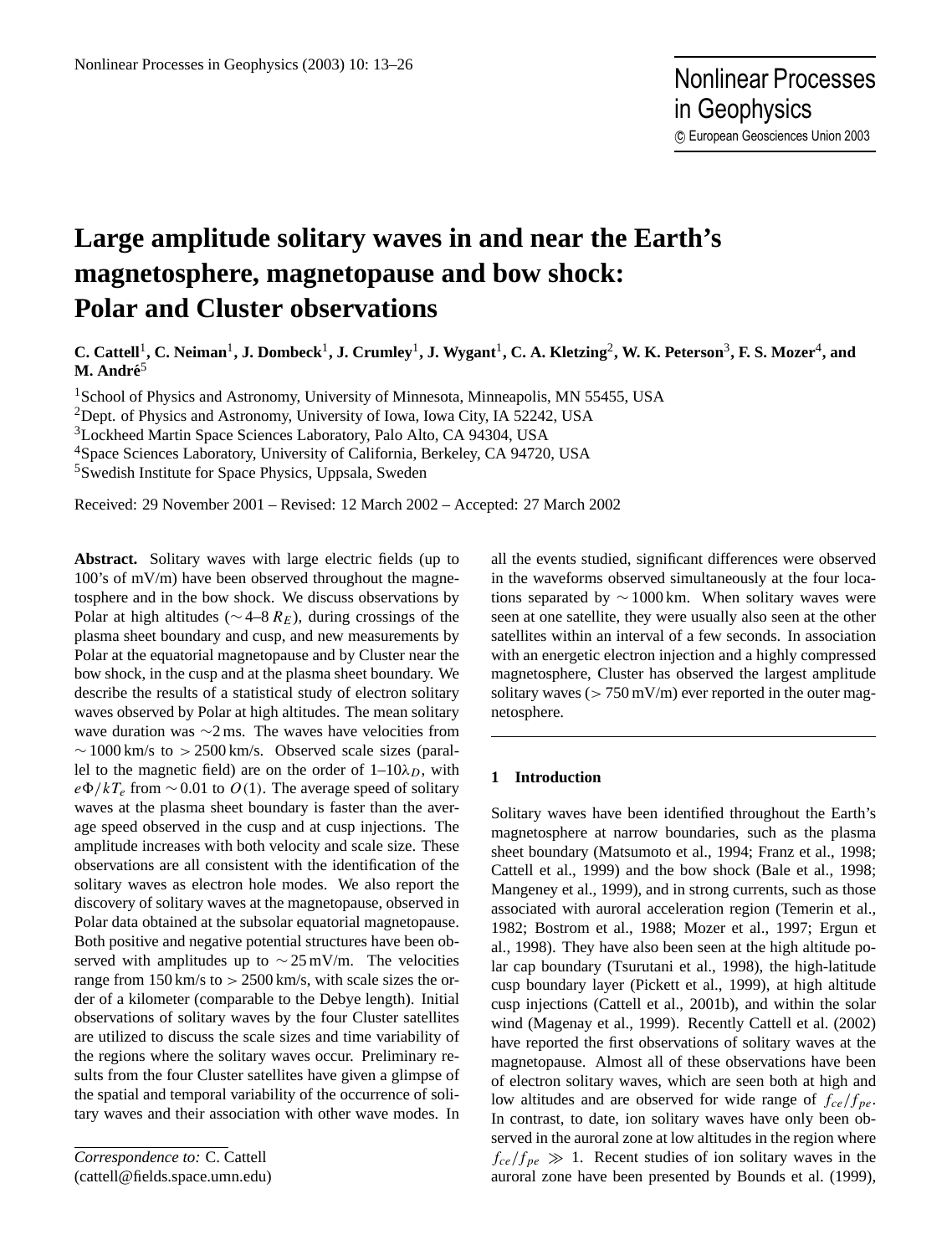Crumley et al. (2001) and Dombeck et al. (2001). Solitary waves are usually observed as a symmetric bipolar pulse in the electric field component parallel to the geomagnetic field. Other shapes, such as three pulses (Mangenay et al., 1999) and offset bipolar pulses (Tsurutani et al., 1998), have also been described.

In this paper, we describe the results of a statistical study of large amplitude electron solitary waves observed at the plasma sheet boundary, and at the high altitude cusp and cusp injections using the Polar EFI instrument. We also present examples of solitary waves at the magnetopause obtained as the Polar orbit precessed into the subsolar magnetopause. In addition, we show initial examples of solitary waves from the four Cluster satellites in several different regions of the magnetosphere.

The electric field and spacecraft potential measurements utilized herein for the Polar studies were made by the double probe electric field instrument (Harvey et al., 1995). This instrument, which saturates at ∼ 1 V/m, obtains 3D measurements of the electric field in bursts (waveform capture) of high-time resolution data. Data obtained at two different burst rates (1600 and 8000 samples/s) are shown herein. The Polar high data rate bursts are not filtered. This was done to insure that the timing would be accurate (no frequency dependent phase shifts) and that the waveforms were not distorted by filtering. The low data rate bursts (not used for timing) have a 2-pole filter at 500 Hz. The top frequency shown in all the Polar spectra is the Nyquist frequency. In addition to the electric field (potential difference between opposing probes), the spacecraft potential was utilized to indicate changes in density (Pedersen, 1995). The delay times between signals at opposing probes were examined using a cross-correlation analysis to estimate the propagation speed of electric field structures, utilizing an automatic program that first identifies bipolar pulses in the parallel component of the electric field data in the magnetic field-aligned coordinate system. The largest velocities which can be measured  $(\sim 2500 \text{ km/s})$  correspond to the resolution of the time delay and depend on the boom orientation. Events where no time delay could be measured are included in the statistics as "infinite velocity". The automatic program used to calculate velocity also determines the structure width and solitary wave amplitude. Note that the method yields scale sizes which are approximately a factor of 4 larger than those obtained when the potential is fit to a Gaussian, since the duration of the solitary wave is based on the gradient in the parallel electric field changing its sign rather than on the Gaussian half-width. Details of this procedure and sample cross-correlation analysis are described elsewhere (Dombeck et al., 2001). Only the high rate data are utilized for timing and statistical studies. Note that wave amplitudes are given for the maximum electric field, not for the peak-to-peak amplitude. The AC magnetic field from the search coils (Gurnett et al., 1995) were sampled in the burst memory at the same rate as the electric field. DC magnetic field data, obtained from the fluxgate magnetometers (Russell et al., 1995) were utilized to determine the location of the boundaries. In addition, ion

composition measurements made by the TIMAS instrument (Shelley et al., 1995) were examined to determine the probable source region and plasma characteristics. Hydra (Scudder et al., 1995) provided additional information on the particle distributions and moments in these regions.

The data for the Cluster study were obtained as the Cluster satellites traversed the bow shock, magnetopause, cusp and the plasma sheet boundary. The electric field and spacecraft potential measurements were made by the double probe electric field instruments (Gustaffson et al., 1988), which were designed to obtain bursts of high-time resolution data in many different modes. Electric field data at frequencies from DC to Nyquist frequency of 9 kHz were obtained in the waveform captures described herein. The Cluster data shown are filtered with a 2-pole low pass filter at 4 kHz. The filters were designed so that there were no frequency-dependent phase shifts, again so that the timing and the shapes of the waveforms would be accurate. Spectra are shown up to 4 kHz. Single probe measurements were not transmitted for the events described herein, so solitary wave velocities could not be measured. The spacecraft potential was used to provide preliminary identification of the various boundaries and for determining boundary orientation and velocity. Note that the Cluster instruments only measure the electric field in the spin plane (approximately the ecliptic plane).

#### **2 Polar discovery of solitary waves at the magnetopause**

The precession of the Polar orbit so that apogee is in the equatorial plane has enabled a study of the subsolar, lowlatitude magnetopause with a modern suite of instruments. During March and April 2001, Polar repeatedly encountered the magnetopause. Cattell et al. (2002) reported the discovery of solitary waves in waveform capture data obtained at these magnetopause crossings. The three-dimensional nature of the Polar electric field instrument was critical for this discovery because the dominant component of the geomagnetic field is in the Z direction (out of the ecliptic plane). Twodimensional instruments, which measure the component of the electric field in the  $x - y$  (ecliptic) plane, would not usually be able to observe solitary waves.

An example of an equatorial magnetopause crossing on 2 May 2001 at 9.4  $R_E$  and 11.6 MLT, when the interplanetary magnetic field (IMF) was southward, is presented in Fig. 1. The transition from the magnetosphere (low density) to the magnetosheath (high density) can be clearly seen in the negative of the spacecraft potential (fifth panel) which is proportional to density. The transition is also clear in the magnetic field in geocentric solar magnetospheric (GSM) coordinates (panels 6–9). The electric field waveform capture was obtained throughout the magnetopause current layer, and part of the ∼34 s burst extended into the magnetosheath. The two perpendicular components in magnetic field-aligned coordinates (shown in panels 3 and 4) have very large amplitude waves (up to  $\sim 150 \,\text{mV/m}$ ). In order to see the solitary wave signatures, it is necessary to look at the parallel com-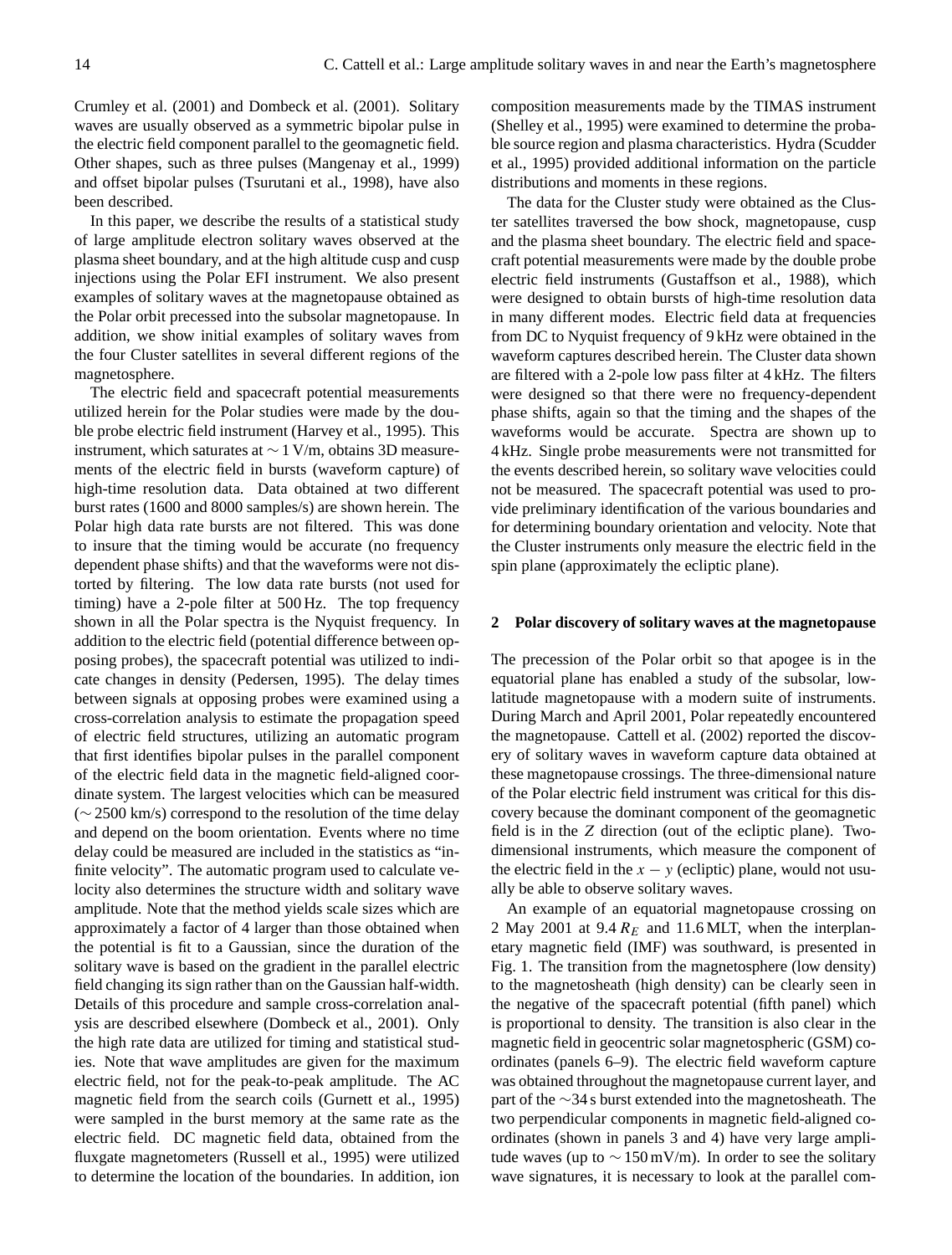

**Fig. 1.** A magnetopause crossing on 2 May 2001. From top to bottom, the panels are: two short snapshots of the field-aligned component of the electric field to show examples of the solitary waves; the two perpendicular components of the electric field in magnetic field-aligned system during the waveform capture; the negative of the spacecraft potential (proportional to density); and the magnitude of the magnetic field and the three components of the magnetic field in GSM.

ponent for shorter intervals, as shown in the top two panels, which show two different 0.09 s intervals from the burst. The bipolar signature, which is typical of solitary waves, can be clearly seen. In the top panel, in addition to a train of spikes, several isolated solitary waves with amplitudes up to 12 mV/m can be seen. The second panel shows an isolated solitary wave with an amplitude of  $\sim$  25 mV/m. The solitary wave speeds were too high for time delays to be observable in this low data rate (1600 samples/s) burst.

Figure 2 displays the  $x$ ,  $y$  and  $z$  components of the electric field and the x component of the search coil magnetic field data in field-aligned coordinates and their Fourier transforms. Most of the power in the perpendicular electric field is at frequencies of  $<$ 50 Hz, consistent with lower hybrid waves, as has been previously observed (Treumann et al., 1995; Cattell et al., 1995). Note that Stasiewicz et al. (2001) suggested that the waves in this frequency range observed in the highlatitude magnetopause boundary layer were due to Doppler shifted kinetic Alfvén waves. The AC magnetic field has bursts of waves near the electron cyclotron frequency in the magnetic field minima. These waves can also be seen in the electric field when the larger amplitude low frequency electrostatic waves and the broadband signature (covering the full frequency range), due to the solitary waves, do not mask them. Observations of electron cyclotron waves at the magnetopause boundary layer have been described previously by Pickett et al. (2001).

Waveform captures were obtained near two magnetopause crossings on 23 March 2001 at  $\sim$  9  $R_E$  and 12 MLT. The first waveform capture (from ∼ 01:36:14–01:36:19 UT) occurred during a partial crossing of the magnetopause, just a few minutes prior to a complete outbound magnetopause crossing (at  $\sim$  01:39:10 UT) during southward IMF. Figure 3 shows the data from this event. The parallel electric field component for an interval of 0.4 s is plotted in the top panel, and the negative of the spacecraft potential and the magnetic field in the bottom five panels. At the time of the waveform capture, the density was increasing (as indicated by the spacecraft potential), and the  $y$  and  $z$  components and the magnitude of the magnetic field were decreasing, as expected if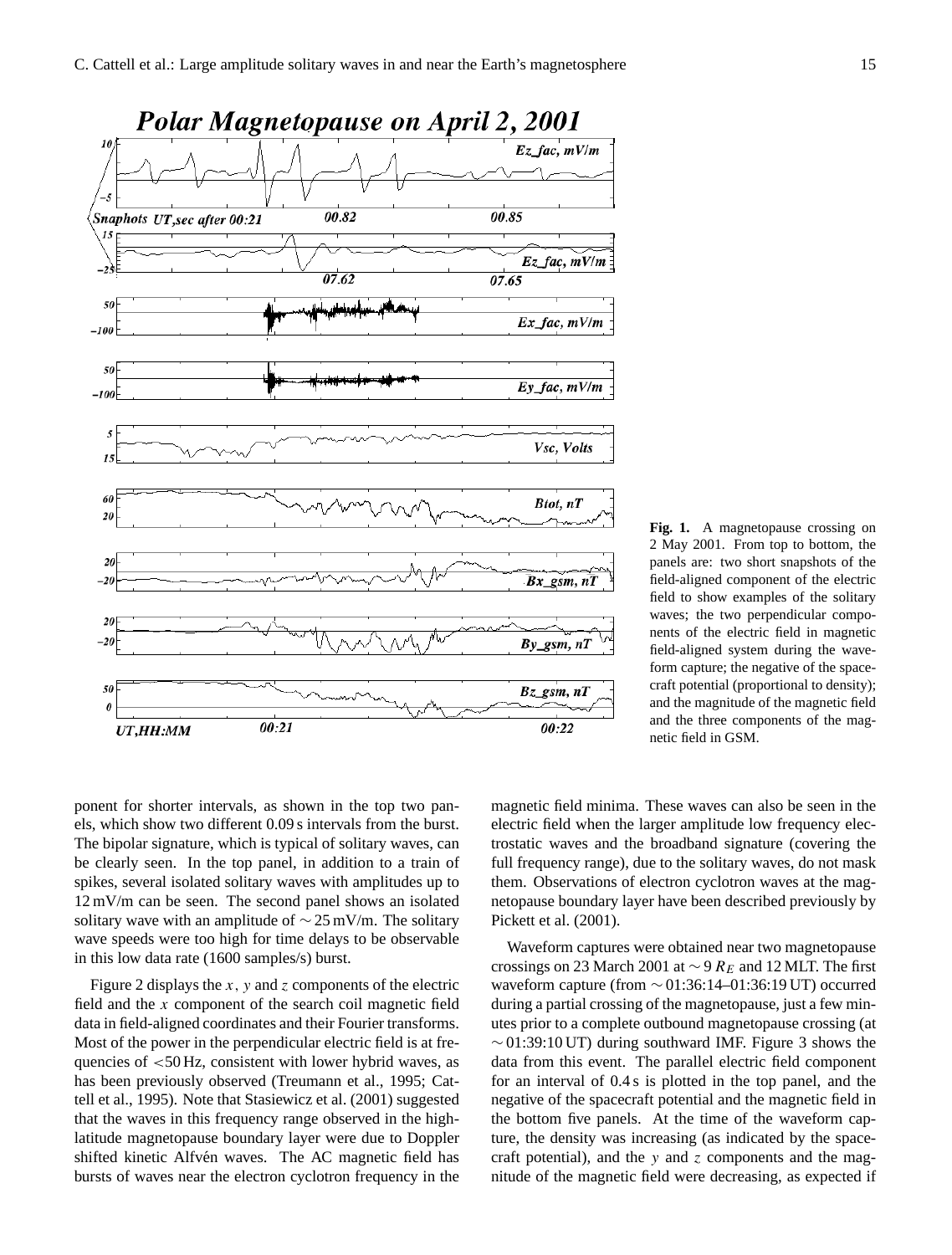

**Fig. 2.** The  $x$ ,  $y$  and  $z$  components of the electric field in field-aligned coordinates and the z component of the search coil magnetic field data, in fieldaligned coordinates, and their Fourier transforms from the waveform capture interval shown in Fig. 1.

the satellite is moving from the magnetosphere towards the magnetosheath. The signatures of solitary waves with amplitudes of ∼ 5 mV/m can be seen in the top panel. The solitary waves had speeds of  $\sim$  800–> 2000 km/s. The second magnetopause event for which there was a waveform capture (shown in Fig. 4) occurred at a rapid crossing from the magnetosheath into the magnetosphere at 03:32 UT, followed by a crossing back into the magnetosheath at 03:33:20 UT. Solitary waves can be seen in the top panel, which shows a short interval during the waveform capture that was taken from 03:32:19–03:32:51 UT on the magnetospheric side of the magnetopause current layer. Note that some of the observed solitary waves have shapes other than a symmetric bipolar structure.

Additional examples are presented by Cattell et al. (2002), who also discussed the results of a study of all ten high-time resolution bursts obtained at and near the subsolar magnetopause. Solitary waves were observed in all except one. Solitary waves velocities from  $\sim 150 \text{ km/s}$  to  $> 2000 \text{ km/s}$ and amplitudes of up to 25 mV/m were observed. The pulse duration ranges from  $\sim$  0.1 ms to 3 ms, with a mean duration of ∼ 2 ms. The scale sizes (parallel to the magnetic

field) are the order of a kilometer, comparable to the Debye length for the usual range of plasma conditions at the magnetopause. Although most solitary waves were positive potential structures (consistent with the electron hole interpretation), there were also some negative potential structures. The fact that very low velocities and negative potential structures were sometimes observed suggests that there may be other types of solitary waves at the magnetopause. The wide range of velocities, however, is also consistent with the fact that mixtures of ionospheric, magnetosheath and magnetospheric particles occur in the magnetopause current layer.

#### **3 Polar statistical studies of electron solitary waves**

Observations of large amplitude solitary waves for a number of Polar crossings of the plasma sheet boundary, cusp and cusp particle injections at radial distances of  $\sim$  4–9  $R_E$  have been presented by Cattell et al. (1999; 2001a; 2001b). These studies showed that the high altitude electron solitary waves have velocities from  $\sim 1000$  km/s to  $> 2500$  km/s and amplitudes up to 200 mV/m. A more detailed discussion of the relationship of the velocity to the particle characteristics can be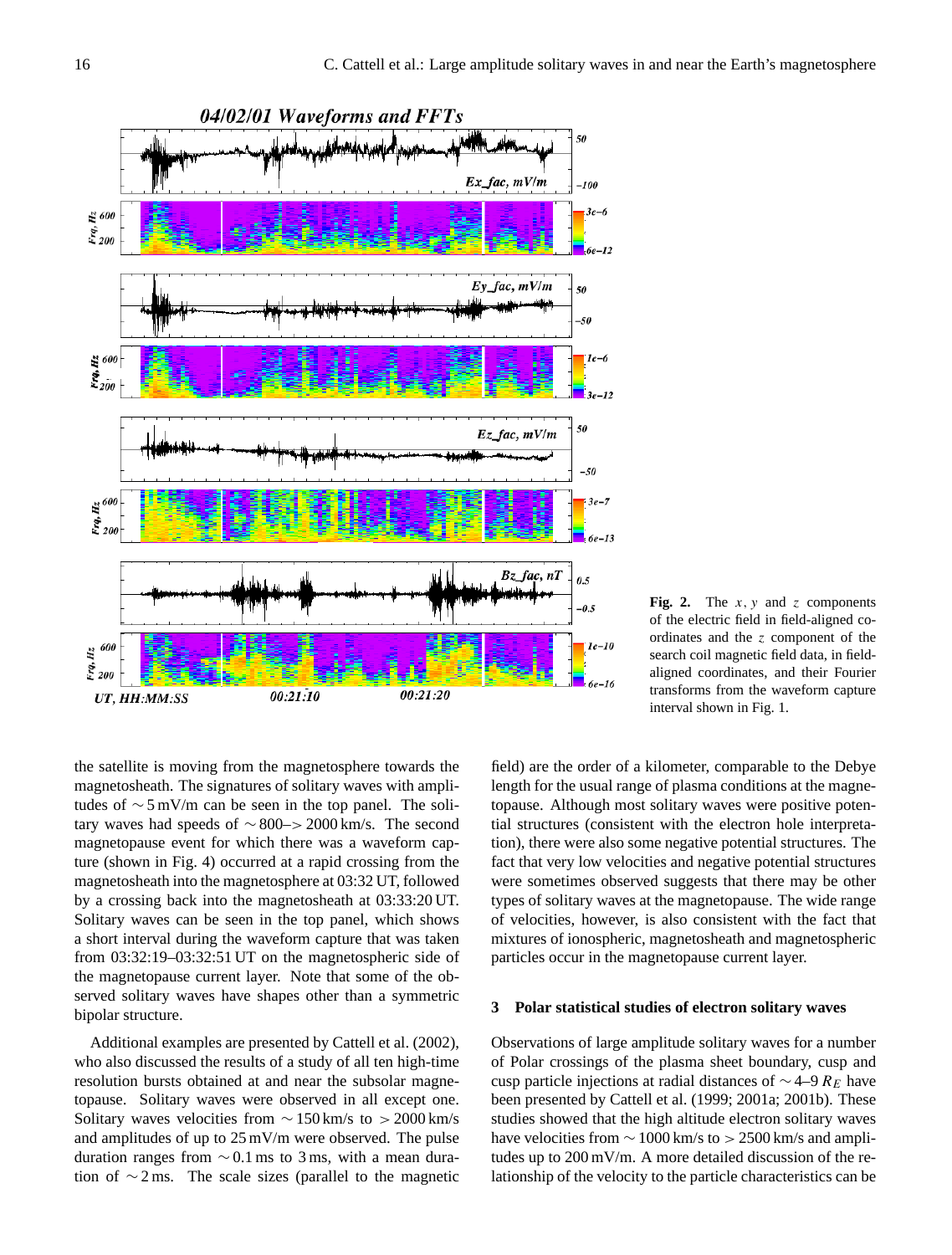



**Fig. 3.** A magnetopause crossing on 23 March 2001. From top to bottom, the panels are: an expanded view of the field-aligned component of the electric field for 0.12 s to show an example of the solitary waves; the negative of the spacecraft potential; the magnitude of the magnetic field and the three components of the magnetic field in GSM.

found in these references. For the small set of events studied, the amplitude increased with both the velocity and the scale size, consistent with electron hole modes. The solitary waves were stable, based on the criterion developed by Muschietti et al. (1999). We discuss herein the results of a new Polar EFI statistical study of high altitude solitary waves.

All the high-time resolution (8000 samples/s) waveform capture intervals that were obtained at high altitudes during 1997 have been examined for solitary waves, utilizing the method of Dombeck et al. (2001). The ion composition data from TIMAS and the plasma data from Hydra were examined, in order to classify each interval as a plasma sheet boundary, cusp injection, cusp, or other region. A cusp injection event was defined as a case where the waveform capture was obtained at the leading edge of a velocity-dispersed cusp ion injection. This study was designed to provide statistical information on the characteristics of high altitude solitary waves and to determine whether these characteristics varied depending on the magnetospheric region.

Figure 5 presents a histogram of the solitary wave speed (and time delay) for the three spatial regions. Note that 'Inf' refers to cases which were moving so rapidly (usually  $> 2500 \text{ km/s}$  that no time delay could be measured. These cases are not included in the average. The average speed of solitary waves in the plasma sheet boundary was ∼ 1900 km/s, significantly larger than the average speed of solitary waves in the cusp and at cusp injections (∼ 1400 km/s). The fact that solitary waves in the plasma sheet boundary propagate faster is even clearer when one examines the percentage of the solitary waves for which no time delay could be measured. Almost half were in the "Inf" category, whereas in the cusp injection and cusp event sets <∼20% were moving too fast to be timed. This is consistent with the interpretation that the structures are electron holes and the fact that the electron temperature (and velocity) is lower in the cusp than in the plasma sheet boundary.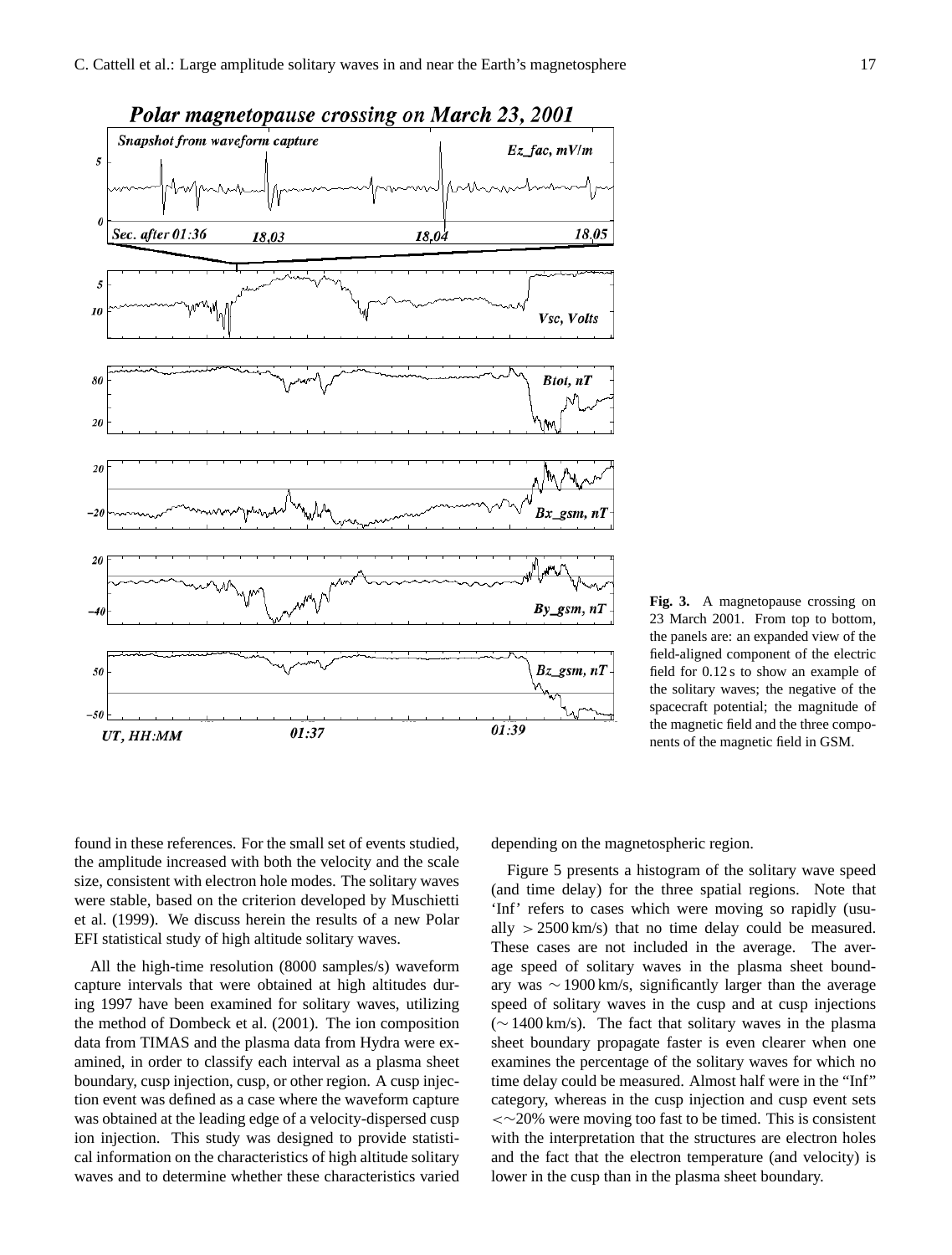

**Fig. 4.** Another magnetopause crossing on 23 March 2001. Same format as Fig. 3.

The solitary wave duration in each region had a mean of  $\sim$  2 ms. The scale size normalized to the Debye length, determined using the Hydra key parameter electron density and temperature, were also examined for each region. The average width (parallel to the magnetic field) in the plasma sheet boundary is  $\sim$  1–2  $\lambda_D$  and in the cusp (cusp injection), it is  $\sim$  5(8)  $\lambda_D$ . This difference may not be significant because so many plasma sheet events had "infinite velocity"; therefore, only a minimum scale size could be computed. These widths are consistent with Goldman et al. (1999), who predicted scale sizes of 6–8  $\lambda_D$ . Note, however, that their simulations were for the strongly magnetized case, whereas the high altitude events are weakly magnetized.

A histogram of the amplitude of the solitary waves for all the high altitude events is shown in Fig. 6. Although most of the observed solitary waves have potentials of  $\lt$ 5 V, there is a long tail with events out to amplitudes of 100 V (not shown). The average normalized amplitudes,  $e\Phi/kT_e$ , are of the order of 0.01, with some events having amplitudes on the

order of 1. The average amplitude was larger for the plasma sheet boundary events than for the cusp events, and very large amplitude waves were more common there. The relationship between potential amplitude and width, Fig. 7, shows a clear tendency for the solitary wave amplitude to increase with width. This relationship agrees with the prediction for a 1D BGK electron hole (Muschietti et al., 1999), but is opposite to the dependence predicted for a 1D, small amplitude acoustic soliton. Note that the amplitudes and scale sizes for the events with "Inf" velocity, plotted as asterisks, are lower bounds.

## **4 Cluster observations of solitary waves and associated waves**

Preliminary studies of the Cluster waveform capture data have provided many examples of solitary waves and other nonlinear waveforms near the bow shock, at the plasma sheet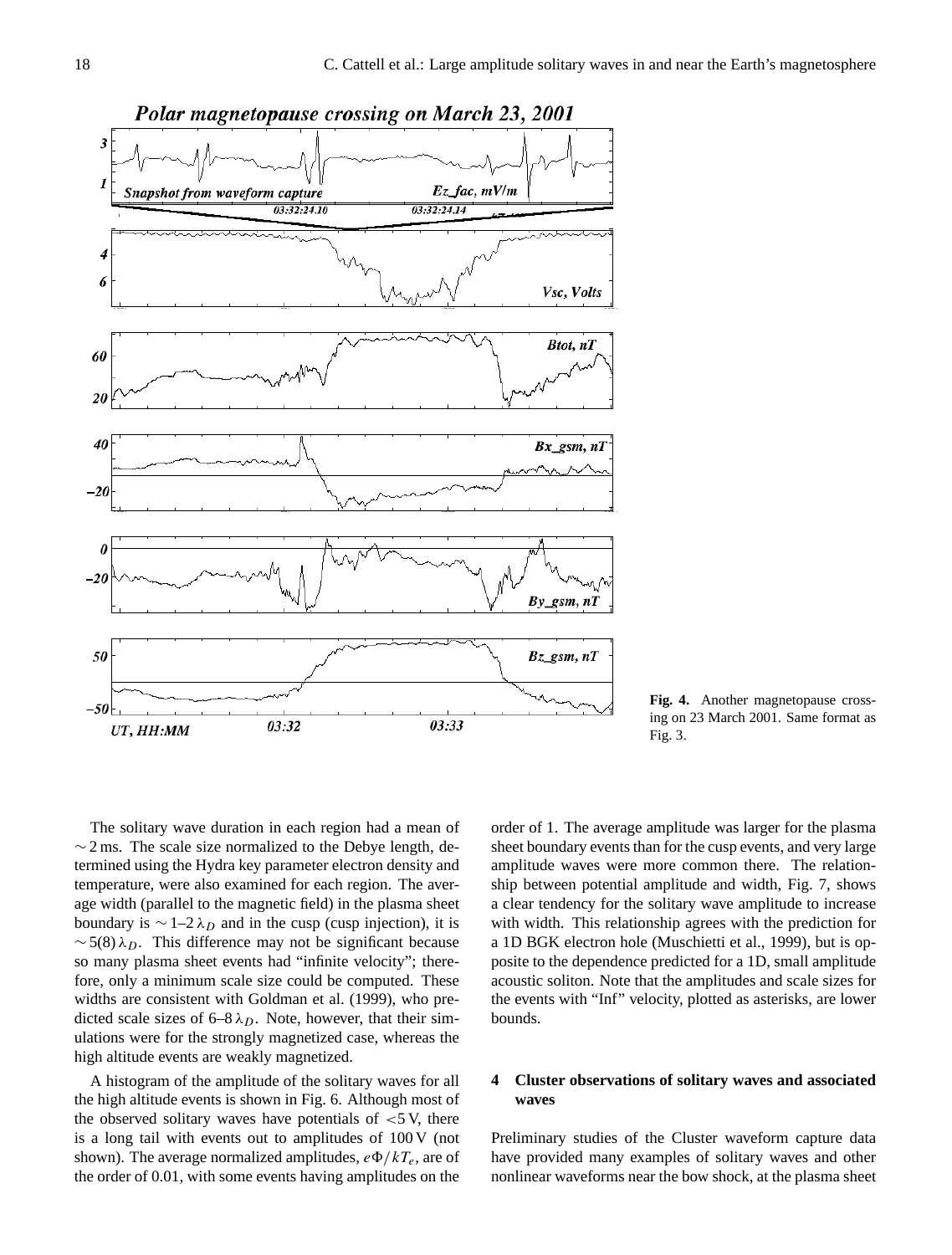

**Fig. 5.** A histogram of the solitary wave speed for the three spatial regions. Note that "Inf" refers to cases which were moving so rapidly (usually > 2500 km/s) that no time delay could be measured.



**Fig. 6.** A histogram of the amplitude of the solitary waves observed during all the high altitude, high data rate bursts during 1997. Events plotted in black correspond to the 'Inf' cases and represent a minimum potential.

boundary, in the cusp and during high altitude auroral zone crossings. The Cluster data provide the opportunity to determine where, within a boundary or current sheet, solitary waves occur, the time and spatial variability of the occur-



**Fig. 7.** A scatter plot of amplitude versus width for all the high altitude solitary wave events. The amplitudes and scale sizes for the 'Inf' cases, plotted as asterisks, are lower bounds. The increase in amplitude with scale size is consistent with a BGK electron hole.

rence and properties of solitary waves, and their relationship to other types of waves and wave packets. Examples taken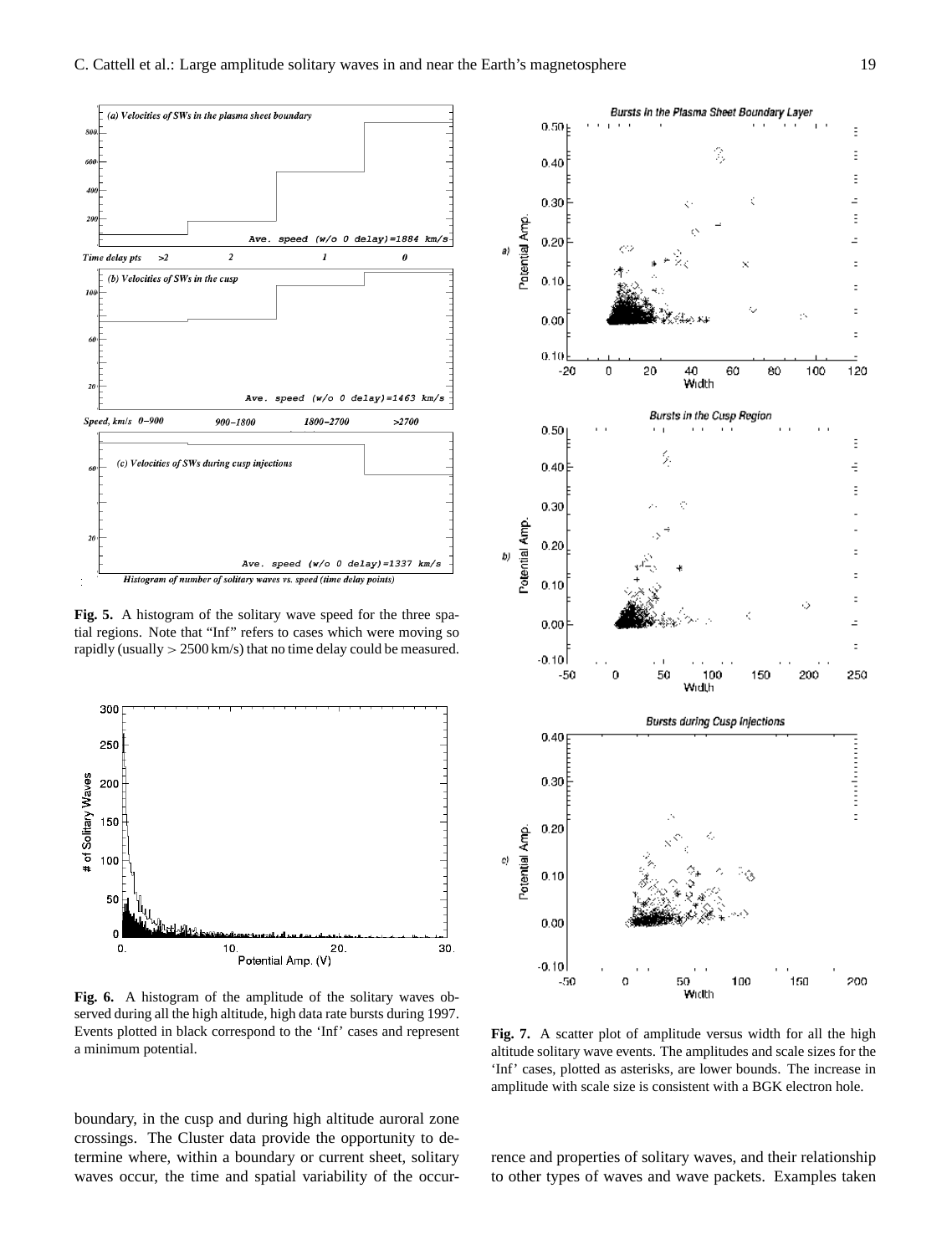on three days at different locations are presented below.

On 7 March 2001, three of the Cluster satellites collected waveform captures at  $\sim$  8.2 R<sub>E</sub> and  $\sim$  9 MLT at the outer edge of the cusp. An overview of the complete waveform capture for one component of the electric field and its Fourier transform from SC2, SC3, and SC4 is shown in Fig. 8a. Note that the scale for the electric field is  $\pm 10$  mVm for SC2 and SC4, and  $\pm 40$  mV/m for SC3. The scales for the power spectra are the same for all three satellites. At this time, SC3 was closest to the equatorial plane and SC4 was the farthest from the equatorial plane. It is clear that the character of the waves is quite different on the 3 satellites. The waves observed on SC3 had the largest amplitude (up to  $40 \,\mathrm{mV/m}$ ) and were the most spiky, including numerous solitary waves. Regions containing solitary waves can be identified in the spectra as broadband 'lines' from 0–∼ 4 kHz. Although all three satellites observed waves at frequencies of  $\sim$  2–3 kHz, and harmonics, these waves were the strongest on SC4. These frequencies are close to both the electron cyclotron frequency ( $f_{ce} \sim 2.8$  kHz) and the electron plasma frequency ( $f_{pe} \sim 2-4$  kHz), which is typical for this region. The harmonics observed in the spectra may be due to nonlinear steepening of the waveforms, as discussed by Temerin et al. (1979) for electrostatic ion cyclotron waves. Note that electron cyclotron waves have been observed at the highlatitude magnetopause boundary layer (Pickett et al., 2001). Several snapshots from the interval (Fig. 8b–d) show the highly variable character of the waves. The ∼ 0.1 s interval in Fig. 8b was taken when the waves on SC2 had a very small amplitude  $\left($  < 1 mV/m), and the solitary waves were observed by both SC3 (up to  $\sim$  10 mV/m) and SC4 (up to  $\sim$  4 mV/m). In addition, SC4 observed quasi-monochromatic waves at 2– 2.5 kHz. The  $\sim 0.05$  s interval in Fig. 8c, which occurred when data from SC4 were not available, has examples of solitary waves from both SC2 and SC3. Note that the solitary wave on SC2 had a much lower amplitude, consistent with the fact that the electric field perturbations on SC2 were small compared to the other satellites throughout the waveform capture. Figure 8d shows a period where the waves on both SC2 and SC4 had a small amplitude, and the solitary waves, with amplitudes up to  $\sim$  30 mV/m, were seen on SC3. During this interval, there were no structures observed in the spacecraft potential (density) that could be clearly identified at all four satellites to use for timing.

On 3 March 2001, the Cluster satellites were at  $\sim$  15  $R_E$ near noon, close to the bow shock, and all four obtained waveform captures. Figure 9a shows an overview of the observations with one component of the electric field and its Fourier transform from each satellite. All four spacecraft see intense, bursty wave packets with amplitudes up to  $\sim$  200 mV/m. SC 1, which is the farthest from the equatorial plane, sees more continuous wave packets than the other spacecraft. Wave power maximizes between  $\sim$  2–4 kHz throughout much of this interval. In this region,  $f_{pe}$  typically ranges from  $\sim$  3–9 kHz and  $f_{ce}$  from  $\sim$  200–300 Hz. Figure 9b shows data from an  $\sim$  0.6 s period. The highly variable modulation of the waves suggests complex nonlinear interactions (such as the modulational instability), which vary over the  $\sim$  400–900 km separations of the satellites. In an ∼ 0.02 s interval shown in Fig. 9c, all 4 satellites observe wave packets with comparable amplitudes and frequencies. SC3 observes a solitary structure at ∼ 07:17:05.885 UT. The observed waves are in the range,  $f_{pi} < f < f_{pe}$ , consistent with ion acoustic waves, although it is also possible that the very narrow wave packets are Langmuir waves. Mangeney et al. (1999) have discussed observations of narrow modulated bursts in both the ion acoustic and Langmuir frequency ranges, using Wind data in the solar wind. Observations of intense waves at the plasma frequency in the electron foreshock have been discussed by Bale et al. (2000). Additional analysis will be required to definitely identify the wave mode or modes observed by Cluster.

There were also large scale structures in the spacecraft potential in the interval around the time of the waveform captures obtained on 3 March 2001. The timing of several discontinuities seen in the spacecraft potential indicated that these large-scale structures were moving at speeds of ∼ 300 km/s, primarily anti-sunward, with a small duskward component. The structures were observed first by SC2 and SC3, then SC4, and finally SC1.

Cluster encountered the high altitude auroral zone (plasma sheet) at a radial distance of  $\sim$  4.2 R<sub>E</sub> at 21:30 MLT and  $~\sim$  62° ILAT (south) on 31 March 2001 at  $~\sim$  06:44 UT. The magnetosphere was highly compressed at this time, and the RAPID instrument observed an intense injection of electrons  $\sim$  14 min earlier (Baker et al., 2001). Figure 10 shows one component of the waveform capture electric field data from the four satellites, indicating that not only all observed large amplitude waves but also the types of waves are quite variable. Figure 11 plots an  $\sim$  0.03 s interval from each satellite, to illustrate that solitary waves were detected at all four locations, with amplitudes often reaching 500–750 mV/m. It can be seen that, at times, the amplitude is saturated, indicating that amplitudes sometimes were larger than 750 mV/m. These are much larger than the previously reported largest solitary waves at high altitudes (Cattell et al., 2001a), which were 200 mV/m and observed by Polar at  $\sim$  5  $R_E$ . Although the solitary waves are usually distinct individual pulses, they sometimes occur in wave trains (as near 06:44:01.5 on SC3). As discussed in relationship to previous examples on both Polar and Cluster, although symmetric bipolar pulses are the predominant signatures, more complex shapes are also seen, as has been reported previously.

#### **5 Discussion and conclusions**

We have described three studies of solitary waves which are most commonly observed as bipolar pulses in the electric field parallel to the background magnetic field and which are ubiquitous in boundaries and other regions with strong currents and/or electron beams. The Polar observations at the subsolar equatorial magnetopause have provided the first evidence for the occurrence of solitary waves in and near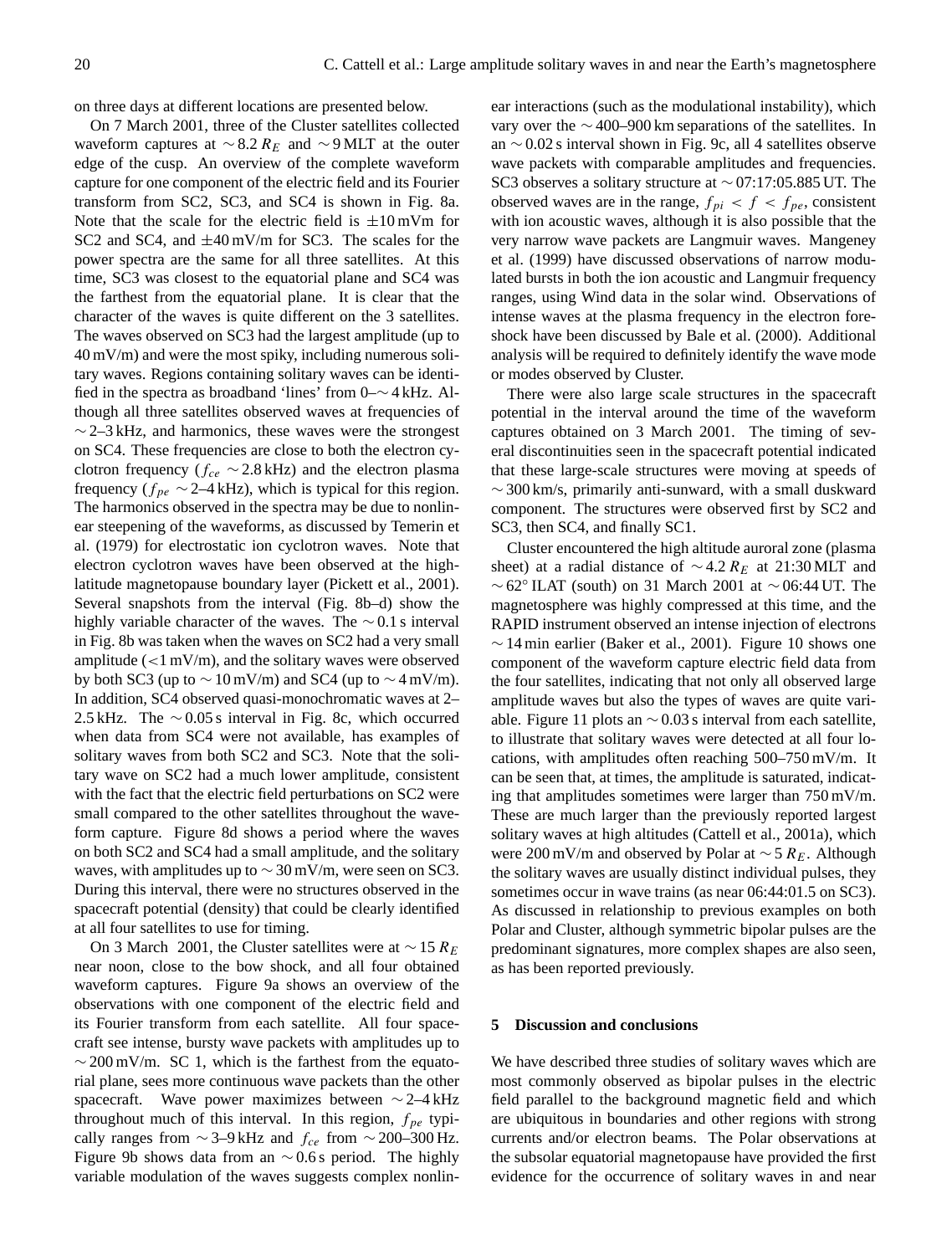

Fig. 8. Solitary waves and associated wave packets on 3 Cluster satellites on 7 March 2001 at ∼8.2 R<sub>E</sub> and ∼9 MLT in the region of the cusp. **(a)** Overview of the complete waveform capture with 1 component of the electric field from SC2, SC3, and SC4 and the Fourier spectra; **(b)**, **(c)** and **(d)** Shorter snapshots within the burst, showing solitary waves. Note that the scale for the electric field is  $\pm 10$  mVm for SC2 and SC4, and  $\pm 40$  mV/m for SC3. The scales for the power spectra are the same for all three satellites.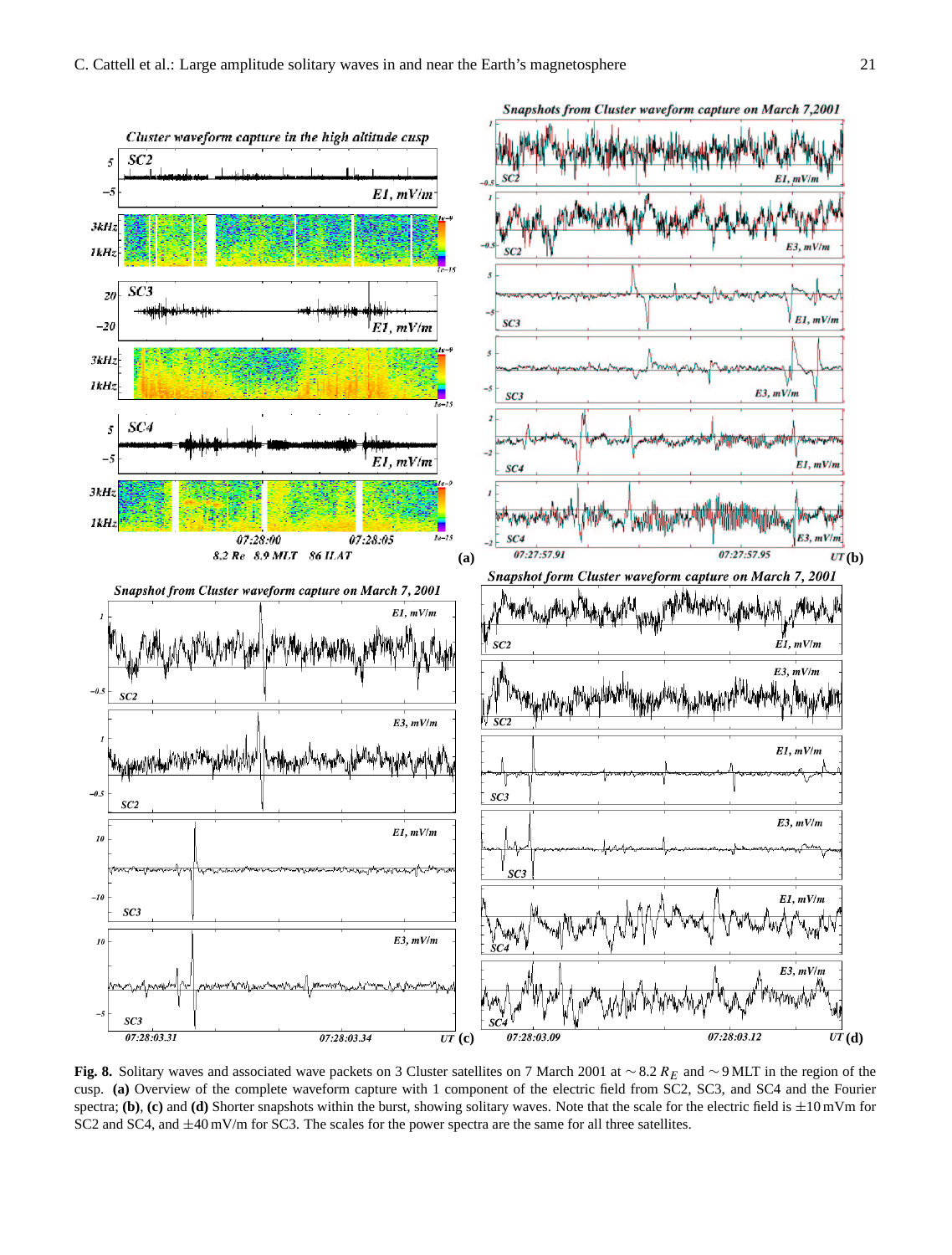

**Fig. 9.** Waveform capture obtained on 3 March 2001 at ∼ (12, 3, 9) R<sup>E</sup> near noon, close to the bow shock: **(a)** Overview of the complete waveform capture with 1 component of the electric field from SC1, SC2, SC3, and SC4 and the Fourier spectra; **(b)** and **(c)** shorter snapshots.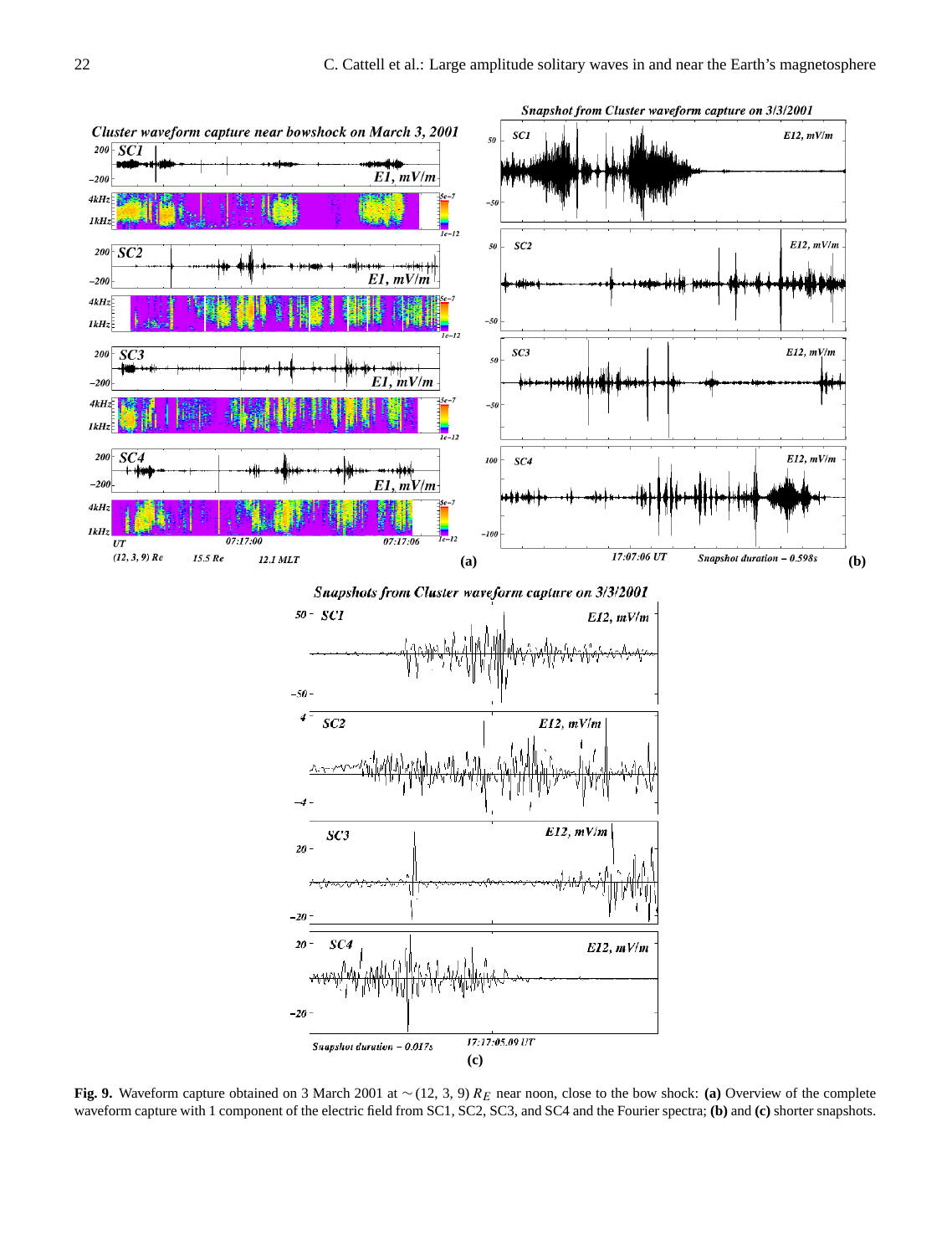

**Fig. 10.** One component of the waveform capture electric field data from the four satellites on 31 March 2001 near the plasma sheet boundary.

the magnetopause current layer. Solitary waves at the magnetopause occur both as individual spikes and in trains of spikes, with amplitudes up to ∼ 25 mV/m, an average duration of ∼ 2 ms, scale sizes of the order of a kilometer (comparable to the Debye length) and velocities from ∼ 150 km/s  $\tau$  to  $> 2000 \,\mathrm{km/s}$ . They are often associated with very large amplitude waves in either or both the electric and magnetic fields. Although most of the observed signatures are consistent with an electron hole mode, the events with very low velocities and the few negative potential structures may be indicative of a second type of solitary wave in the magnetopause current layer. Simulations have shown that electron holes interact strongly with electrons (Omura et al., 1996; Goldman et al., 1999; and references therein); therefore, the solitary waves may be an important source of dissipation and diffusion at the magnetopause.

The statistical study described herein of high altitude solitary waves observed by the Polar EFI provided information on the differences between properties of solitary waves at the plasma sheet boundary, cusp injections and the cusp. No significant differences were observed between the properties within the cusp and at cusp injections. The average speed for the plasma sheet boundary events was significantly faster than the average speed in the cusp events. The statistical results on the scale sizes and potentials were limited by the fact that, for events with zero time delay, only a lower limit on the potential and scale size could be obtained. Given this limitation, the observations are consistent with the conjecture that the scale sizes of the solitary waves are of the order of 1– 10 Debye lengths in all regions, and that the potentials were larger in the plasma sheet boundary. The mean solitary wave duration was ∼ 2 ms in all three regions. We did not address the shape of the solitary waves. Franz et al. (2000) described the results of a statistical study of solitary waves observed at high altitude on Polar by the PWI instrument. They concluded that the ratio of parallel to perpendicular scale size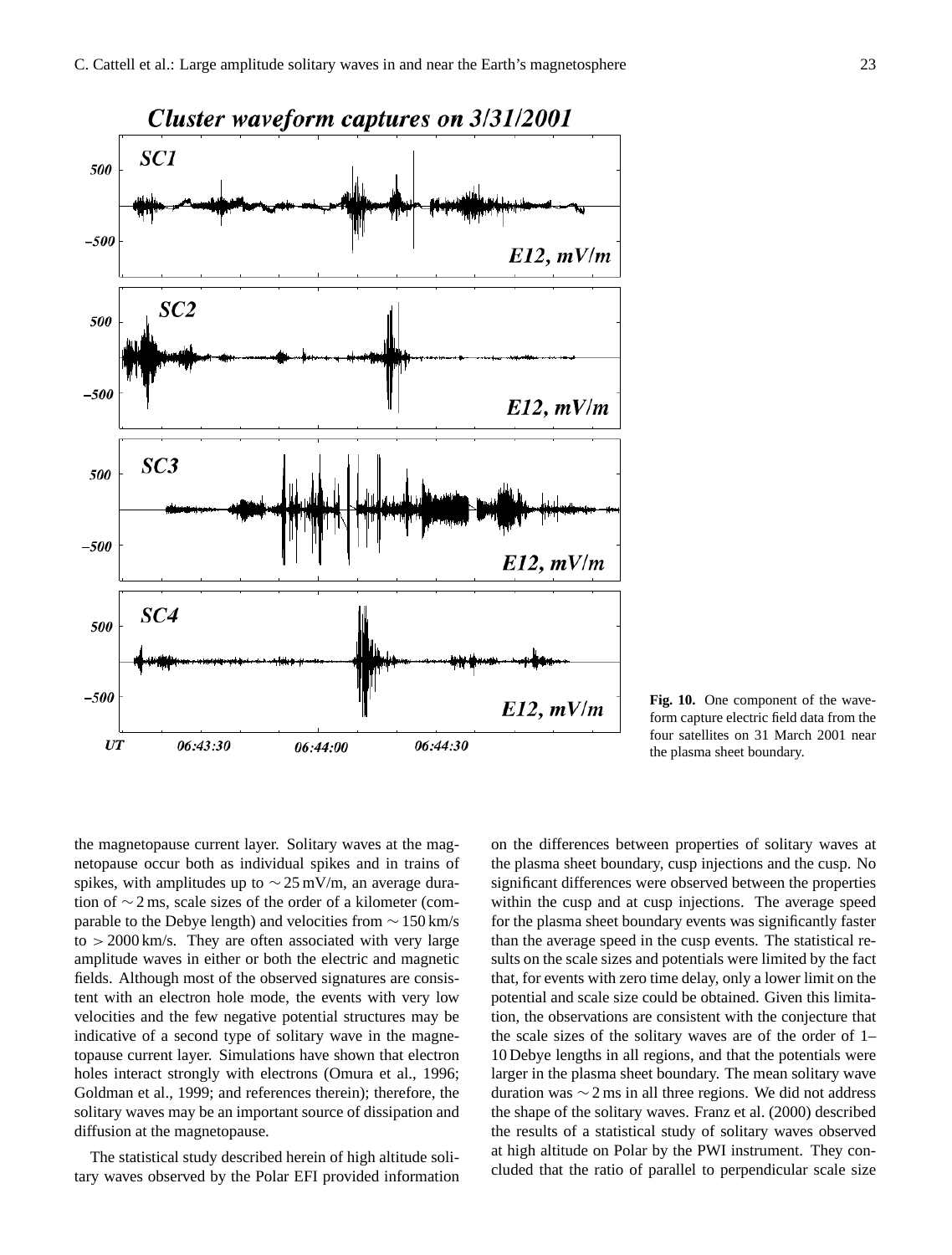

Note: Times of snapshots are different.

**Fig. 11.** An approximately 0.03 s interval for each Cluster satellite, from the waveform capture in Fig. 10. (Note that each interval is at a different time.)

depended on  $(f_{ce}/f_{pe})$ , and with the perpendicular scale size increasing with respect to the parallel scale size as  $(f_{ce}/f_{pe})$ became less than one.

Since all previous solitary wave observations have been made by a single spacecraft, it has not been possible to determine the spatial and temporal relationship between regions within boundaries and/or specific free energy sources and the occurrence of solitary waves. In this preliminary analysis, it has not been possible to fully exploit the resources of the Cluster mission, for example, to determine the relationship between the free energy source and the wave modes seen at the four different locations. Preliminary results from the four Cluster satellites have, however, given a glimpse of the spatial and temporal variability of the occurrence of solitary waves and their association with other wave modes. In all the events studied, significant differences were observed in the types of waveforms observed simultaneously at four locations separated by  $\leq 1000$  km. However, when solitary waves are seen at one satellite, they are usually also seen at the other satellites within an interval of a few seconds. The cusp event had the most variability in typical amplitudes, with the largest amplitudes at SC3, which was the closest to the equatorial plane. In contrast, the event obtained near the bow shock at noon had the least variability between the four spacecraft in the typical wave amplitudes. The characteristics of the waveforms were also very similar on all spacecraft, with the exception of SC1, which saw more continuous waves. Note that SC1 was the farthest from the equatorial plane and the timing of large-scale density structures near the time of the burst showed that these structures encountered SC1 last. The delay was  $< 2-3$  s and the observed differences are not consistent with the idea that the observed waves are convected past the satellites with the large-scale structures. Cluster has observed the largest amplitude solitary waves (750 mV/m) in the outer magnetosphere. These solitary waves, seen at all 4 spacecraft, occurred at  $\sim$  4.2  $R_E$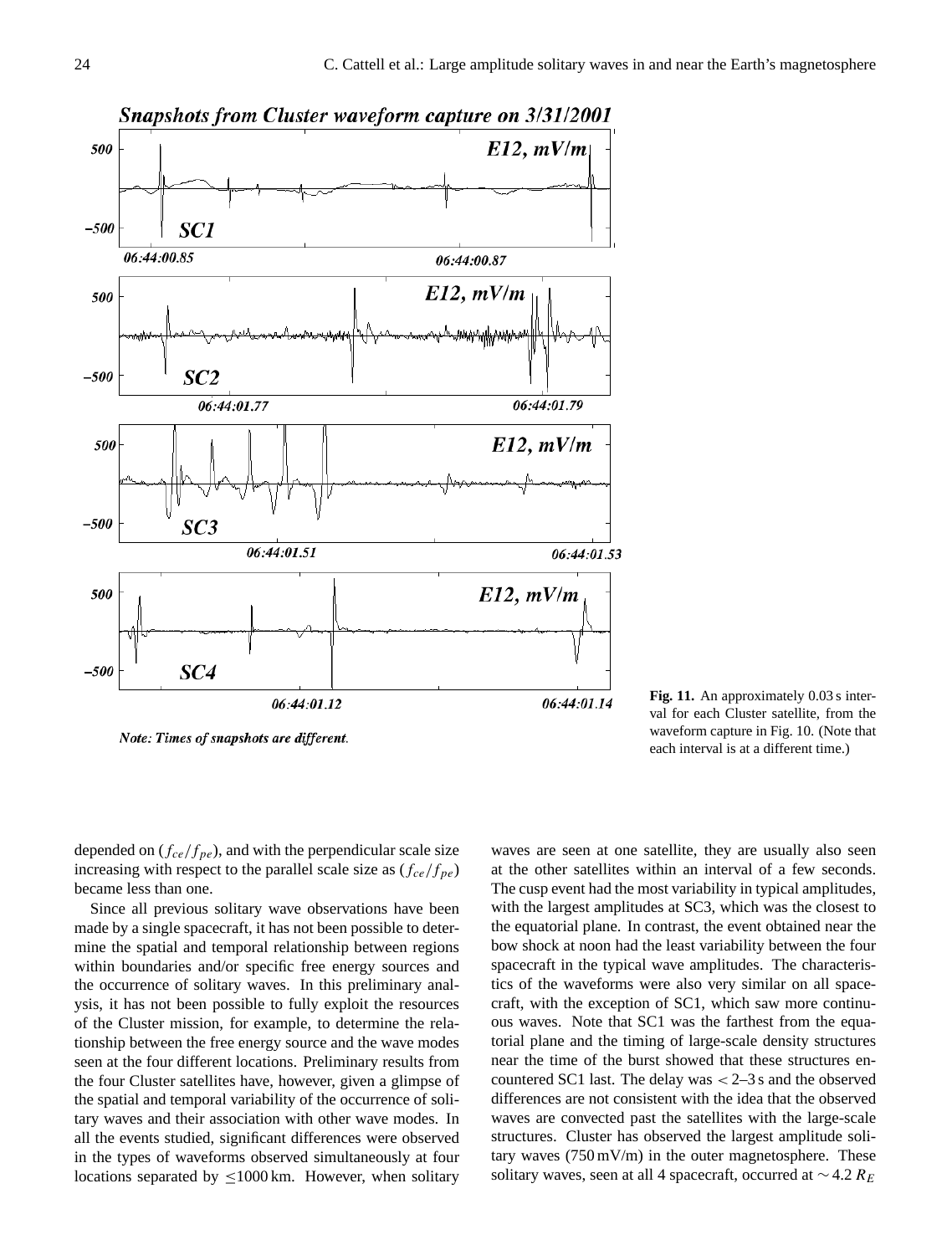within the plasma sheet on auroral field lines, in association with a highly compressed magnetosphere.

*Acknowledgements.* Analysis of Polar electric and magnetic field data was supported by the NASA under grants NAG 5–3182, NAG5–3217, and NAG5–7885. J. Dombeck was supported by NASA GSRP NGT5–50251 and J. Crumley by NGT5–50293. Analysis of the Cluster electric field data was supported by NAG5– 9985. Analysis of HYDRA data at University of Iowa was performed under NASA grant number NAG5–2231 and DARA grant 50 OC 8911 0. We would also like to thank C. T. Russell for use of the fluxgate magnetometer data and J. Vernetti for work on the Cluster burst-mode software. C. Cattell is a Cotrell Scholar. Her participation in this workshop was supported by Research Corporation.

#### **References**

- Bale, S., Kellogg, P., Larson, D., et al.: Bipolar electrostatic structures in the shock transition region: Evidence of electron phase space holes, Geophys. Res. Lett., 25, 2929, 1998.
- Bale, S., Larson, D., Lin, A., et al.: On the beam speed and wave number of intense electron plasma waves near the foreshock edge, J. Geophys. Res., 105, 27 353, 2000.
- Baker, D., Ergun, R. E., Burch, J., et al.: A Telescopic and Microscopic View of a Magnetospheric Substorm on 31 March 2001, Geophys. Res. Lett., 10.1029/2001/GL014491, 2002.
- Bostrom, R., Gustafsson, G., Hollback, B., et al.: Characteristics of solitary waves and double layers in the magnetospheric plasma, Phys. Rev. Lett., 61, 82, 1988.
- Bounds, S., Pfaff, R., Knowlton, A., et al.: Solitary potential structures associated with ion and electron beams near  $1 R<sub>E</sub>$ , J. Geophys. Res., 104, 28 709, 1999.
- Cattell, C., Wygant, J., Mozer, F., Okada, T., Kokubun, S., and Yamamoto, T.: ISEE-1 and Geotail observations of low frequency waves at the magnetopause, J. Geophys. Res., 100, 11 823, 1995.
- Cattell, C., Wygant, J., Dombecks, J., et al.: Observations of large amplitude parallel electric field wave packets at the plasma sheet boundary, Geophys. Res. Lett., 25, 857–900, 1998.
- Cattell, C., Dombecks, J., Wygant, J., et al.: Comparisons of Polar satellite observations of solitary wave velocities in the plasma sheet boundary and the high altitude cusp to those in the auroral zone, Geophys. Res. Lett., 26, 425–428, 1999.
- Cattell, C., Dombecks, J., Keiling, A., et al.: Comparison of solitary waves and wave packets observed at plasma sheet boundary to results from the auroral zone, Phys. Chem. Earth, 26, 97, 2001a.
- Cattell, C., Crumley, J., Dombeck, J., Lysak, R., Kletzing, C., Peterson, W. K., and Collin, H.: Polar Observations Of Solitary Waves At High And Low Altitudes And Comparison To Theory, Adv. Space Res., 28, 1631, 2001b.
- Cattell, C., Crumley, J., Dombeck, J., Wygant, J., and Mozer, F. S.: Polar observations of solitary waves at the Earth's magnetopause, Geophys. Res. Lett., 29, 2001GL01400469-1, 2002.
- Crumley, J., Cattell, C., Lysak, R., and Dombeck, J.: Studies of ion solitary waves using simulations including hydrogen and oxygen beams, J. Geophys. Res., 106, 6007, 2001.
- Dombeck, J., Cattell, C., Crumley, J., Peterson, W., Collin, H., and Kletzing, C.: Observed trends in auroral zone ion solitary wave structure characteristics using data from Polar, J. Geophys. Res., 106, 19 013, 2001.
- Ergun, R., Carlson, C., McFadden, J., et al.: FAST satellite observations of large amplitude solitary wave structures, Geophys. Res. Lett., 25, 2041–2044, 1998.
- Franz, J., Kintner, P., and Pickett, J.: Polar observations of coherent electric field structures, Geophys. Res. Lett., 25, 1277–1280, 1998.
- Franz, J., Kintner, P., and Pickett, J.: On the perpendicular scale size of electron phase space holes, Geophys. Res. Lett., 27, 169–172, 2000.
- Harvey, P., Mozer, F., Pankow, D., et al.: The Electric Field Instrument on the Polar Satellite, in: The Global Geospace Mission, (Ed) Russell, C. T., p. 583, 1995.
- Goldman, M., Oppenheim, M., and Newman, D.: Nonlinear twostream instabilities as an explanation for auroral biploar wave structures, Geophys. Res. Lett., 26, 1821–1824, 1999.
- Gurnett, D., Persoon, A., Randall, R., et al.: The Polar Plasma Wave Experiment, in: The Global Geospace Mission, (Ed) Russell, C. T., p. 597, 1995.
- Gustafsson, G., Aggson, T., Bostrom, R., et al.: The spherical probe electric field and wave experiment, in: The Cluster Mission-Scientific and Technical Aspects of the Instruments, ESA SP-1103, ESA Publications Div., Noordwijk, The Netherlands, p. 31, 1988.
- Mangeney, A., Salem, C., Lacombeet, C., et al.: WIND observations of coherent electrostatic waves in the solar wind, Ann. Geophysicae, 17, 307, 1999.
- Matsumoto, H., Kojima, H., Miyatake, T., et al.: Electrostatic solitary waves (ESW) in the magnetotail: BEN waveforms observed by Geotail, Geophys. Res. Lett., 21, 2915, 1994.
- Matsumoto, H., Frank, L., Omura, Y., et al.: Generation mechanism of ESW based on the GEOTAIL Plasma Wave Observation, Plasma Observation and Particle Simulation, Geophys. Res. Lett., 26, 421–424, 1999.
- Mottez, F., Perrault, A., Roux, A., et al.: Coherent structures in the magnetotail triggered by counterstreaming electron beams, J. Geophys. Res., 102, 11 399, 1997.
- Mozer, F., Ergun, R., Temerin, M., et al.: New features in time domain electric field structures in the auroral acceleration region, Phys. Rev. Lett., 79, 1281, 1997.
- Muschietti, L., Ergun, R., Roth, I., et al.: Phase-space electron holes along magnetic field lines, Geophys. Res. Lett., 26, 1093, 1999.
- Omura, Y., Matsumoto, H., Miyake, T., et al.: Electron beam instabilities as the generation mechanism of electrostatic solitary waves in the magnetotail, J. Geophys. Res, 101, 2685–2697, 1996.
- Pedersen, A.: Solar wind and magnetospheric plasma diagnostics by spacecraft electrostatic potential measurements, Ann. Geophysicae, 13, 118, 1995.
- Pickett, J. S., Gurnett, D., Menietti, A., et al.: Plasma waves observed during cusp energetic particle events and their correlation with Polar and Akebono satellite and ground data, Adv. Space Res., 24, 23, 1999.
- Pickett, J. S., Franz, J., et al.: Plasma waves observed in the cusp turbulent boundary layer: An analysis of high time resolution wave and particle measurements from the Polar spacecraft, J. Geophys. Res, 106, 19 081, 2001.
- Russell, C. T., Share, R., Means, J., et al.: The GGS/Polar Magnetic Fields Investigation, in: The Global Geospace Mission, (Ed) Russell, C. T., p. 563, 1995.
- Scudder, J., Hunsacker, F., Miller, G., et al.: Hydra-A 3-D electron and ion hot plasma instrument for the Polar spacecraft of the GGS mission, in: The Global Geospace Mission, (Ed) Russell,